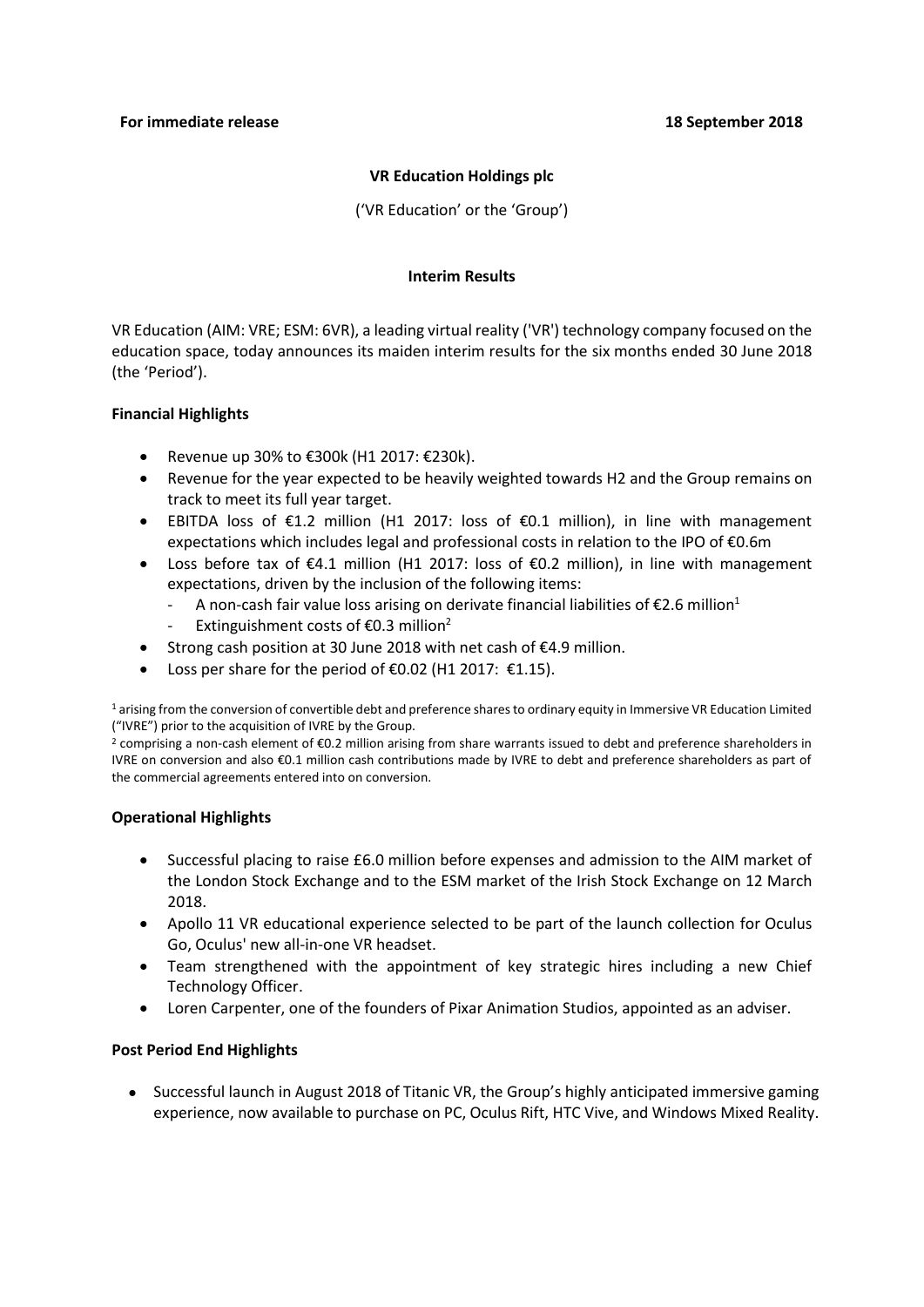- Apollo 11 HD version to be released on PC, Oculus Rift, HTC Vive, and Windows Mixed Reality in early Q4 2018.
- Successful completion of the "1943: Berlin Blitz" experience in collaboration with BBC and nominated for best Linear Virtual Reality experience at the Venice Film Festival in September 2018.
- The Group has put in place a cliff-edge bonus plan for executive directors with three components:
	- Operational Cash Breakeven
	- Total Revenue
	- Engage Revenue

These targets have been put in place for the year ended 30 June 2019 and were set by the remuneration committee comprising two Non-Executive Directors.

**David Whelan, CEO of VR Education, said:** "The Board and I are delighted by the positive response to our successful admission to AIM and the ESM and the Group is pleased to report that further substantial operational progress since admission.

The Group has grown from 20 staff prior to admission to 31 staff at the interim reporting date. This includes a number of key strategic hires including our Chief Technical Officer. The Group is delighted with the dedicated and talented team that it has assembled.

The Group released a major update of ENGAGE Alpha on 30 July 2018 with significantly increased functionality. This introduced the web application, the user account system, a new avatar system among other major updates. This is a significant step towards the Group's first full commercial release in Q4 2018.

The Group has successfully launched the full version of Titanic VR on Oculus, Steam and will soon launch across the US & EU PlayStation Network. This has been very well received and early sales figures look promising.

The Board would like to thank our new and existing shareholders for their support and the Group looks forward to capitalising on significant market opportunities over the coming months."

## **Investor and Analyst Meeting**

A meeting for analysts will be held at 10.45am today at the offices of Buchanan, 107 Cheapside, London EC2V 6DN. A copy of the Interim Results presentation is available at the Company's website, [http://www.vreducationholdings.com](http://www.vreducationholdings.com/)

An audio webcast of the analysts' meeting will be available after 12pm today: <http://webcasting.buchanan.uk.com/broadcast/5b6c04ac49f1e90e16902994>

*This announcement contains inside information for the purposes of Article 7 of EU Regulation 596/2014.*

**- Ends -**

## **For further information, please contact:**

**VR Education Holdings plc** Tel: +353 87 665 6708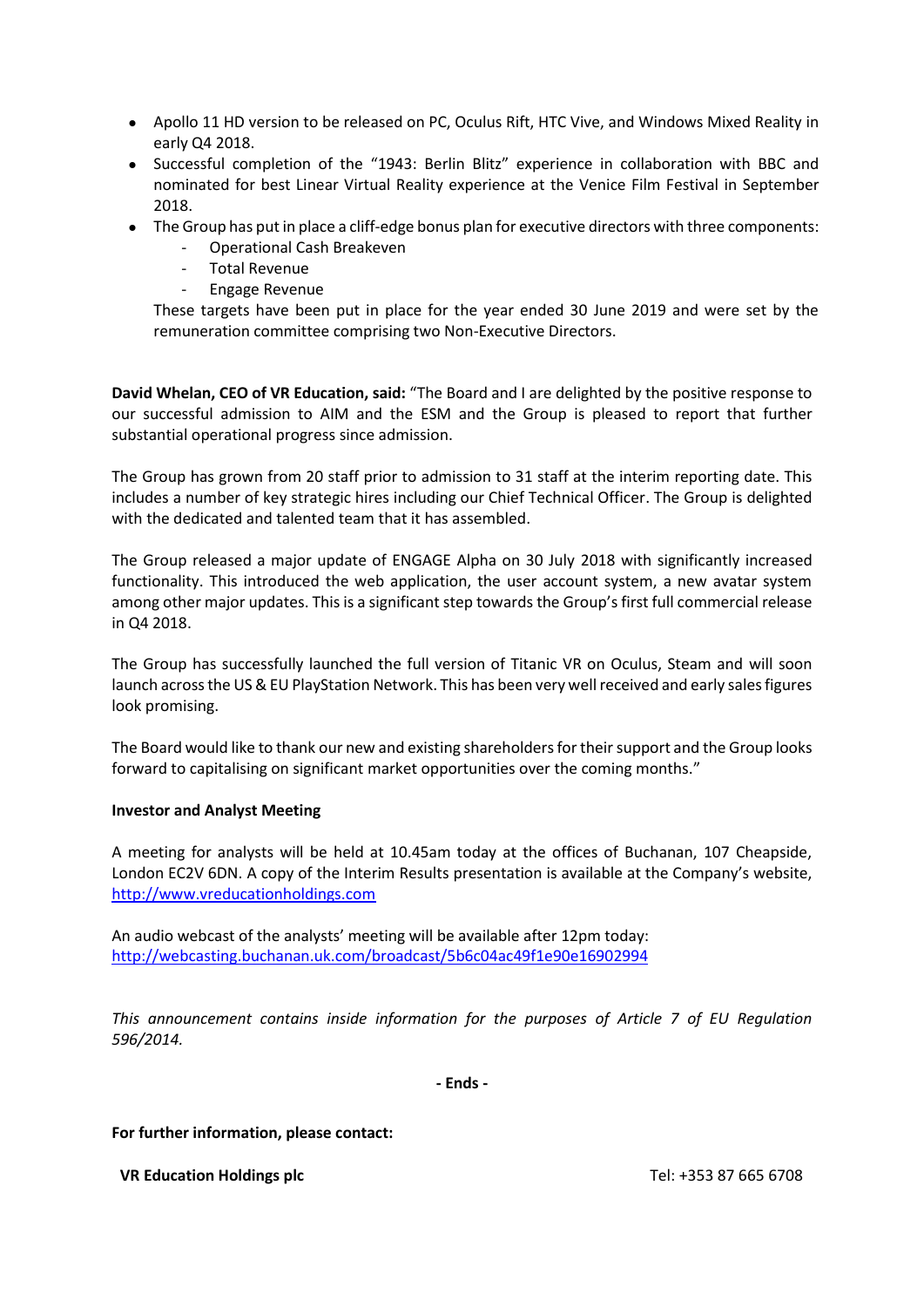David Whelan, CEO Sandra Whelan, COO

| Cairn Financial Advisers LLP (Nominated Adviser)<br>James Caithie / Liam Murray / Richard Nash | Tel: +44 (0) 20 7213 0880                        |
|------------------------------------------------------------------------------------------------|--------------------------------------------------|
| <b>Shard Capital Partners LLP (Joint Broker)</b><br>Damon Heath / Erik Woolgar                 | Tel: +44 (0) 20 7186 9952                        |
| Davy (Joint Broker & ESM Adviser)<br>Fergal Meegan / Ronan Veale / Barry Murphy                | Tel: +353 1 679 7788                             |
| <b>Buchanan</b> (UK Financial PR)<br>Henry Harrison-Topham / Chris Lane / Tilly Abraham        | Tel: +44 (0)20 7466 5000<br>VRE@buchanan.uk.com  |
| <b>Fuller Marketing (Irish Corporate PR)</b><br>Ruth Fuller / Sheila Kelleher                  | Tel: +353 87 981 3176<br>ruth@fullermarketing.ie |

#### **Notes to Editors**

VR Education, together with its wholly owned subsidiary, is an early stage VR software and technology group based in Waterford, Ireland, dedicated to transforming the delivery methods of education and corporate training by utilising VR technologies to deliver fully immersive virtual learning experiences. The Group's core focus is the development and commercialisation of its online virtual social learning and presentation platform called ENGAGE, which provides a platform for creating, sharing and delivering proprietary and third-party VR content for educational and corporate training purposes.

In addition to the ongoing development of the ENGAGE platform, the Group has also built two downloadable showcase VR experiences, being the award-winning Apollo 11 VR experience and the Titanic VR experience.

On 12 March 2018, VR Education listed on the AIM market of the London Stock Exchange and on the Enterprise Securities Market, a market regulated by Euronext Dublin.

For further information, please visi[t www.vreducationholdings.com.](http://www.vreducationholdings.com/)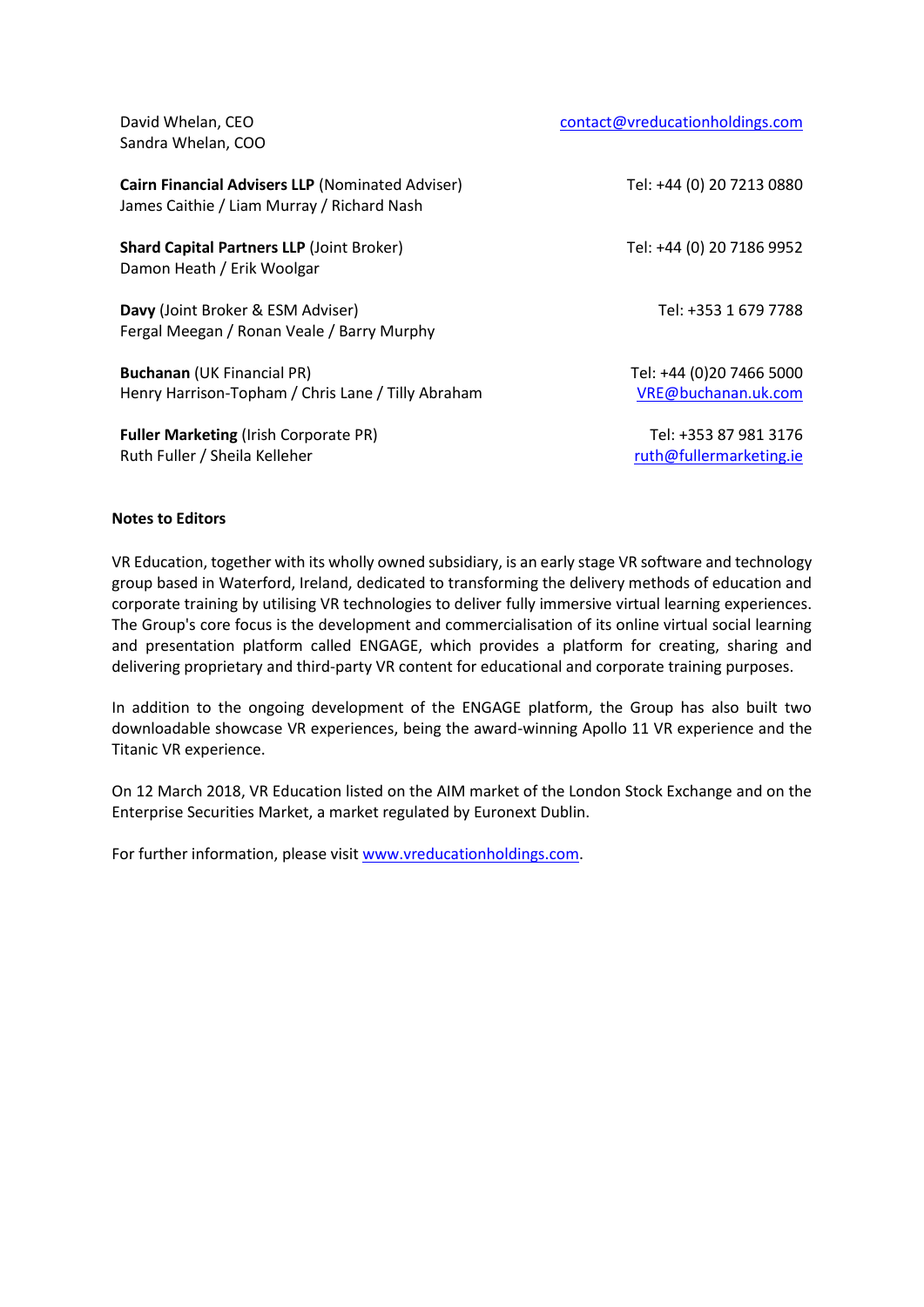## **Chief Executive's Review**

The Group is pleased to report this maiden set of interim results since VR Education was admitted to AIM and to the ESM and dealings in its ordinary shares commenced on 12 March 2018. The Group successfully raised £6.0 million before costs via an oversubscribed placing of 60,000,000 new ordinary shares at a price of 10 pence per share.

During the period, VR Education has successfully delivered on the operational milestones that were clearly set out at the time of the Group's IPO, namely expanding the development and marketing team, completing projects with the BBC and Oxford University and releasing Part 2 of Titanic VR. The stated milestones for H2 2018, including the commercial release of ENGAGE with full payment capabilities, the progression of business development and marketing programmes for ENGAGE Enterprise and ENGAGE Education, and the release of the Group's next VR Experience, are also all progressing to plan.

VR Education has a clear strategy to drive the future growth of the business. The Group's main focus is the development and commercialisation of ENGAGE, its online virtual learning and corporate training platform, which provides an environment for creating, sharing and delivering proprietary and third-party VR content for educational and corporate training purposes.

The Group plans to raise brand awareness by showcasing the ENGAGE platform and its capabilities at high profile tradeshows and conferences around the world, including a number of major education conferences in 2018/2019 including GESS Dubai, one of the largest educational events held annually in the UAE and the Schools and Academies Show in Birmingham, UK.

## **ENGAGE**

The Group has already developed a functional test release of the ENGAGE platform and expects to complete the development of the first commercial phase of ENGAGE in 2018. During the Period, the Group has made significant progress in adding additional functionality including the web application, the user account system, and a new avatar system among other major updates.

In June 2018, the Group successfully recorded ten lectures with a range of senior professors from Oxford University. These are currently in production and will be released in Q4 2018 alongside the full commercial release of ENGAGE as a marketing tool to attract additional users to the platform.

#### **Showcase experiences**

In addition to developing ENGAGE, the Group creates showcase experiences not only to generate revenue but to also build up the Group's VR asset base, which can be reused by external educators on the ENGAGE platform whilst improving the Group's reputation and attracting developer talent.

At the end of the Period, the Group had built two downloadable showcase VR experiences, being the award-winning Apollo 11 VR experience and an early access version of the Group's Titanic VR experience.

Apollo 11 VR continued to sell well during the interim period from 1 January 2018 to 30 June 2018 with increased revenue expected in H2 2018 with the upcoming release of Apollo 11 HD VR due for release in early Q4 2018. To 30 June 2018, Apollo 11 VR has been downloaded a total of 130,000 times.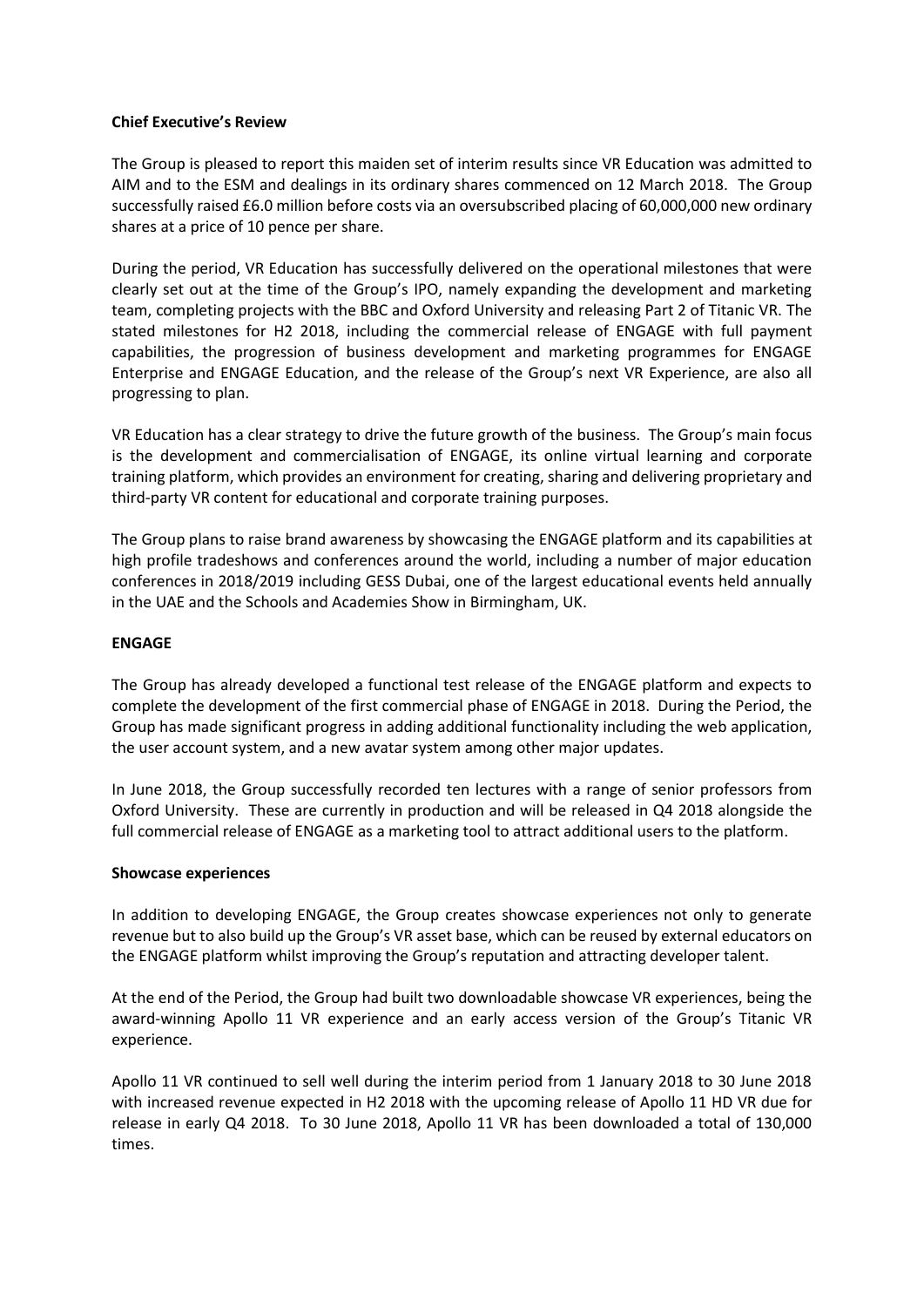## **Current trading and outlook**

Since the Period end, VR Education has continued to make solid progress.

On 30 July 2018, the Group released a major update of ENGAGE Alpha with significantly increased functionality. This introduced the web application, the user account system, and a new avatar system among other major updates. This is a significant step towards full commercial release in Q4 2018.

The full version of Titanic VR was released on 16 August 2018 on Steam and Oculus and will launch soon on the PlayStation network in Europe and USA.

The Group successfully completed the "1943: Berlin Blitz" experience in collaboration with BBC and was nominated for best Linear Virtual Reality experience at the Venice Film Festival in September 2018.

VR Education's entry to the AIM market and to the ESM is an exciting step as the Group progresses its growth strategy. The Board is focused on continued revenue growth and launching the full version of ENGAGE by the end of 2018, in line with market expectations.

**David Whelan Chief Executive Officer** 18 September 2018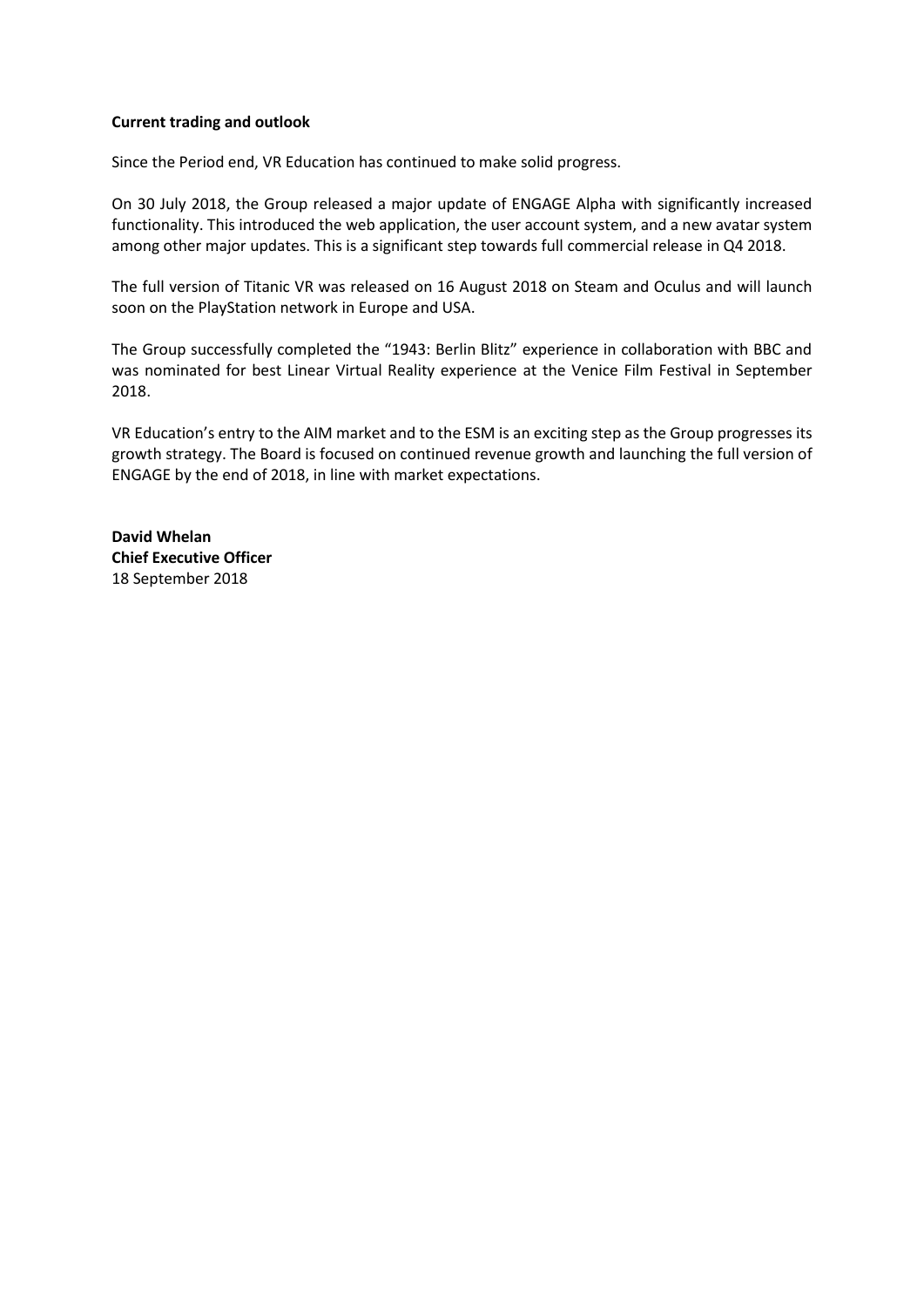## **Financial Review**

Revenue for the half year is up 30% on the prior half year from €230k to €300k, driven by the continued success of the Apollo 11 VR experience, revenue from the early access version of Titanic VR and revenue from the work completed for the BBC, "1943: Berlin Blitz". This is in line with the expectations of the Group.

EBITDA loss was €1.2 million compared to a loss of €0.1 million in the prior year. This includes IPOrelated legal and professional costs of €0.6 million.

Loss before tax, after a non-cash convertible debt conversion fair value loss of €2.6 million and associated conversion costs of €0.3 million, was a loss of €4.1 million, in line with management expectations, compared to a loss in the prior year of €0.1 million.

Operating cashflows after €0.2 million of capex were a net outflow of €1.3 million for the period. The current run-rate of staff costs and other ongoing costs is approximately €0.3 million per month.

At 30 June 2018, the Group has a strong cash position with a net cash position of €4.9 million.

**Séamus Larrissey Chief Financial Officer** 18 September 2018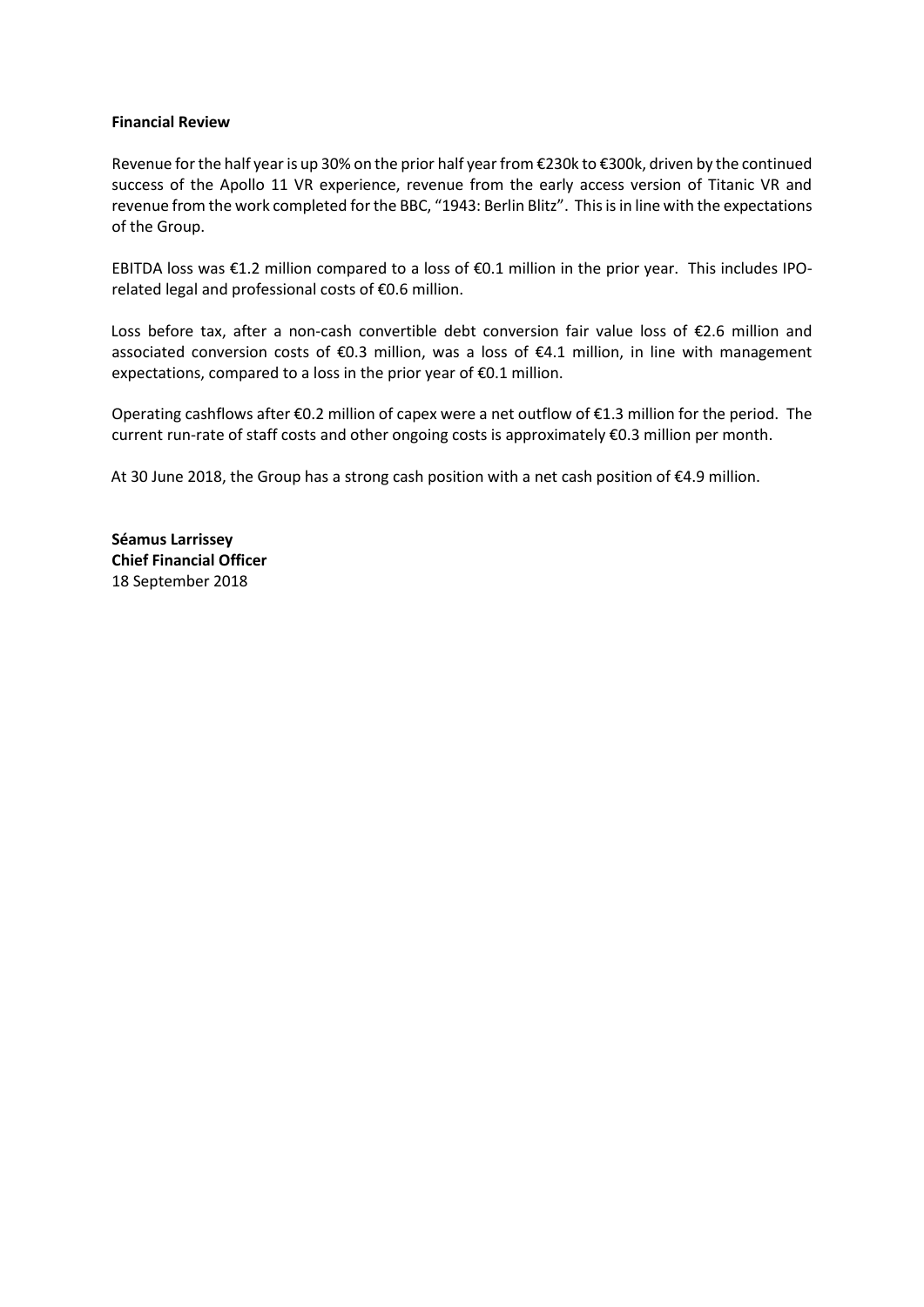# **Consolidated Statement of Comprehensive Income For the six months ended 30 June 2018**

|                                                    |             | <b>Unaudited</b><br><b>Six months</b><br>ended | <b>Unaudited</b><br><b>Six months</b><br>ended |
|----------------------------------------------------|-------------|------------------------------------------------|------------------------------------------------|
|                                                    | <b>Note</b> | 30 June 2018<br>€                              | 30 June 2017<br>€                              |
| <b>Continuing Operations</b>                       |             |                                                |                                                |
| Revenue                                            |             | 300,110                                        | 230,420                                        |
| Cost of Sales                                      |             | (95, 749)                                      | (110, 527)                                     |
| <b>Gross Profit</b>                                |             | 204,361                                        | 119,893                                        |
| <b>Administrative Expenses</b><br>Other Income     |             | (1,400,165)                                    | (354, 138)<br>102,447                          |
| <b>Operating Loss</b>                              |             | (1, 195, 804)                                  | (131, 798)                                     |
| Fair value (loss) / gain arising on derivatives    |             |                                                |                                                |
| financial liabilities                              |             | (2,638,063)                                    |                                                |
| <b>Extinguishment Costs</b>                        |             | (267, 971)                                     |                                                |
| <b>Finance Costs</b>                               |             | (29,086)                                       | (24, 574)                                      |
| Loss before Income Tax                             |             | (4, 130, 924)                                  | (156, 372)                                     |
| <b>Income Tax Credit</b>                           |             |                                                | 1,101                                          |
| Loss for the Year from continuing operations       |             | (4, 130, 924)                                  | (155, 271)                                     |
| Loss per share<br>Basic from continuing operations | 5           | (0.02)                                         | (1.15)                                         |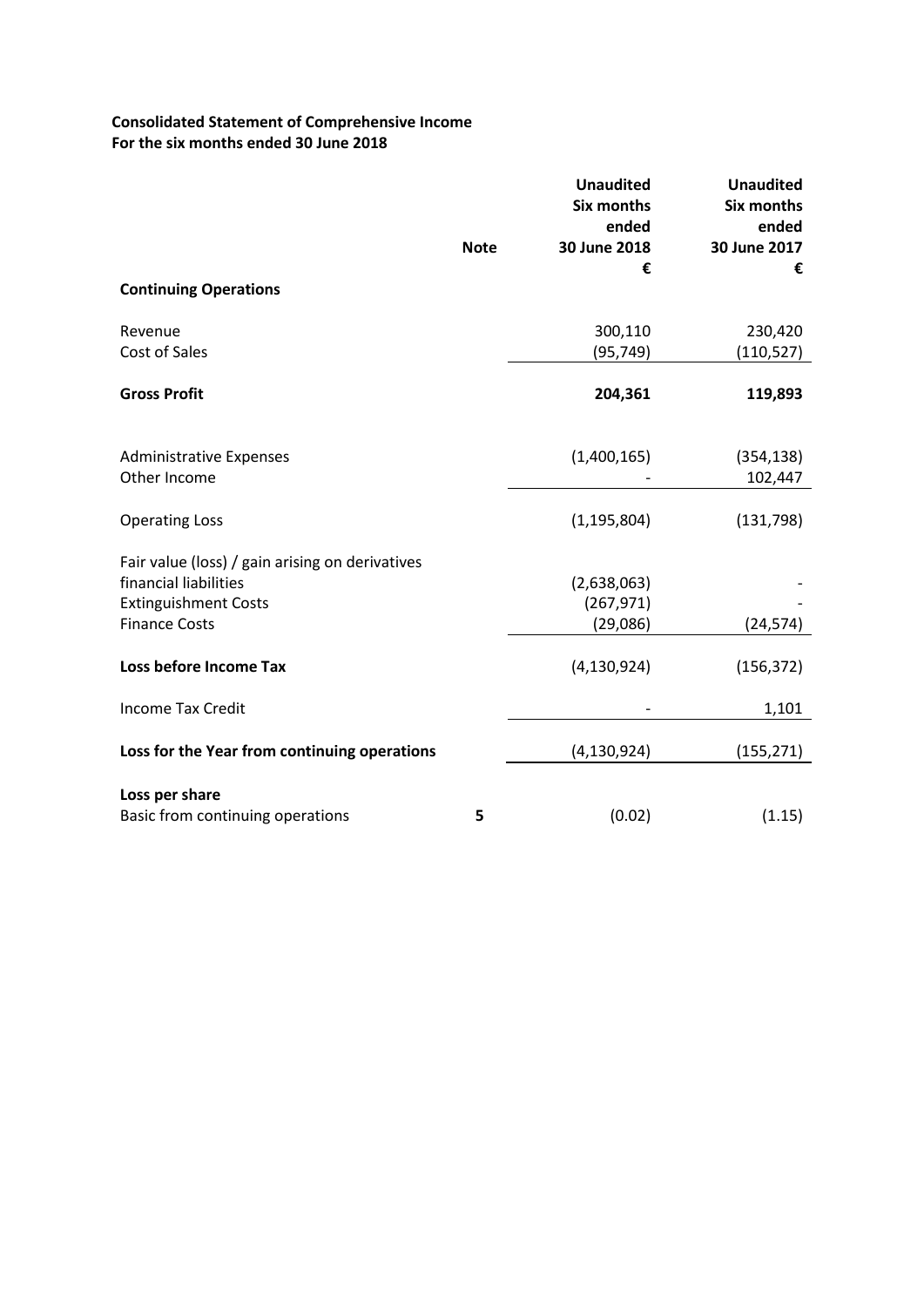## **Consolidated Statement of Financial Position As at 30 June 2018**

|                                            |             | <b>Unaudited</b> | <b>Audited</b>   |
|--------------------------------------------|-------------|------------------|------------------|
|                                            |             | as at            | as at            |
|                                            |             | 30 June 2018     | 31 December 2017 |
|                                            | <b>Note</b> | €                | €                |
| <b>Non-Current Assets</b>                  |             |                  |                  |
| Property, Plant & Equipment                |             | 68,116           |                  |
| Intangible Assets                          | 3           | 612,421          |                  |
|                                            |             | 680,537          |                  |
| <b>Current Assets</b>                      |             |                  |                  |
| Trade and other receivables                |             | 128,108          | 18,750           |
| Cash and short term deposit                |             | 4,932,981        | 6,250            |
|                                            |             | 5,061,089        | 25,000           |
|                                            |             |                  |                  |
| <b>Total Assets</b>                        |             | 5,741,626        | 25,000           |
| <b>Equity and Liabilities</b>              |             |                  |                  |
| <b>Equity Attributable to Shareholders</b> |             |                  |                  |
| Issued share capital                       |             | 193,136          |                  |
| Share premium                              |             | 21,587,539       |                  |
| Merger reserve                             |             | (11, 106, 364)   |                  |
| Share options reserve                      | 4           | 372,604          |                  |
| Retained earnings                          |             | (5,548,980)      |                  |
| <b>Total Equity</b>                        |             | 5,497,935        |                  |
| <b>Current Liabilities</b>                 |             |                  |                  |
| Trade and other payables                   |             | 243,691          |                  |
| <b>Redeemable Shares</b>                   |             |                  | 25,000           |
|                                            |             |                  |                  |
| <b>Total Liabilities</b>                   |             | 243,691          | 25,000           |
| <b>Total Equity and Liabilities</b>        |             | 5,741,626        | 25,000           |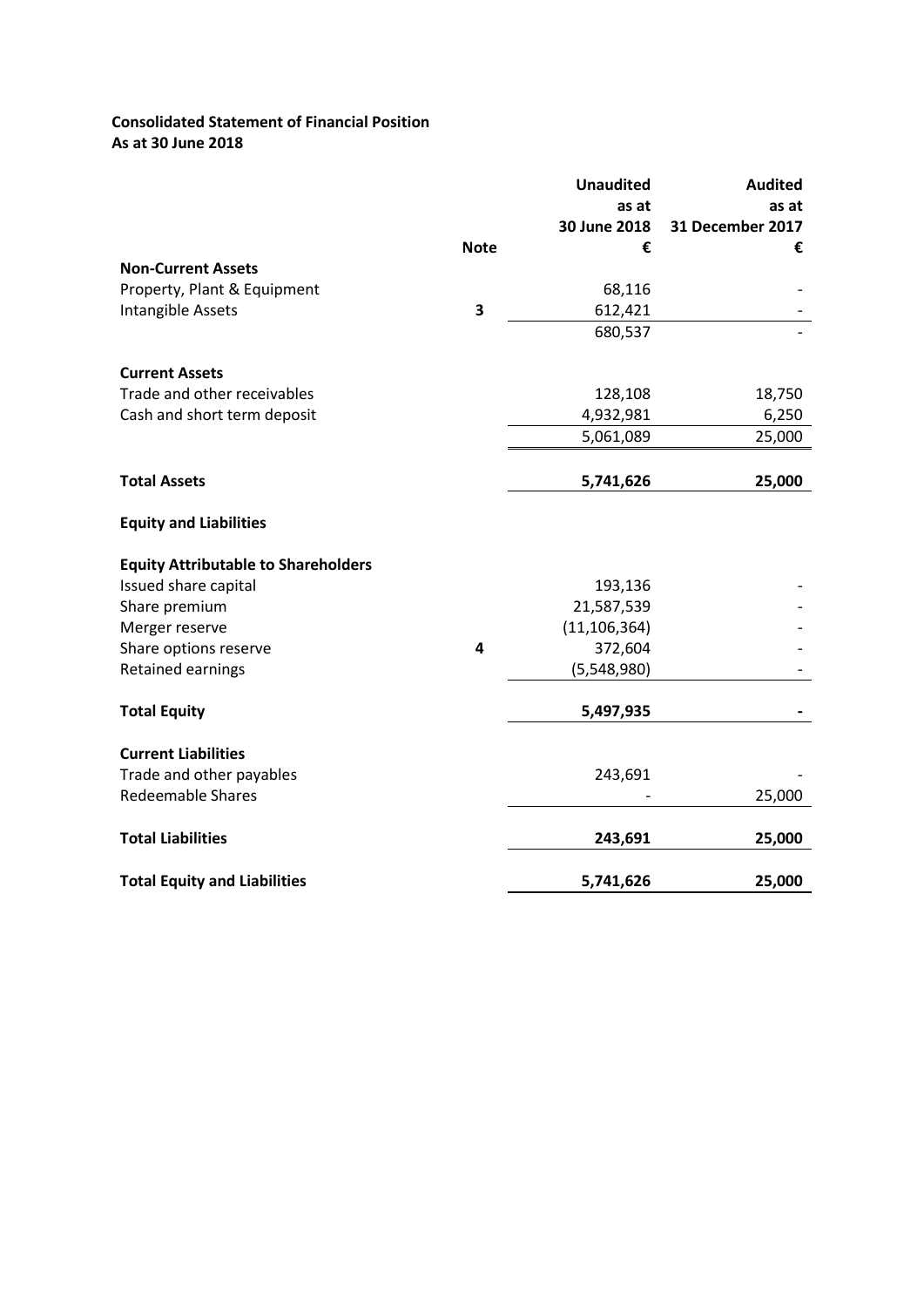# **Consolidated Statement of Changes in Equity At 30 June 2018**

# **Attributable to Equity Shareholders**

|                             | <b>Share</b><br><b>Capital</b> | <b>Share</b><br>Premium  | <b>Merger</b><br><b>Reserve</b> | <b>Share</b><br>Option<br><b>Reserve</b> | Retained<br><b>Earnings</b> | <b>Total</b> |
|-----------------------------|--------------------------------|--------------------------|---------------------------------|------------------------------------------|-----------------------------|--------------|
|                             |                                |                          |                                 |                                          |                             |              |
| Balance at 13 October 2017  | $\overline{\phantom{0}}$       | $\overline{\phantom{0}}$ |                                 |                                          |                             |              |
| Loss for the year           | $\overline{\phantom{0}}$       | $\overline{\phantom{0}}$ |                                 |                                          |                             |              |
| Balance at 31 December 2017 | $\overline{\phantom{0}}$       | $\overline{\phantom{a}}$ |                                 |                                          |                             |              |

## **Attributable to Equity Shareholders**

|                           | <b>Share</b><br>Capital | <b>Share</b><br>Premium  | <b>Merger</b><br><b>Reserve</b> | <b>Share</b><br><b>Option</b><br><b>Reserve</b> | Retained<br><b>Earnings</b> | <b>Total</b>  |
|---------------------------|-------------------------|--------------------------|---------------------------------|-------------------------------------------------|-----------------------------|---------------|
|                           |                         |                          |                                 |                                                 |                             | €             |
| Balance at 1 January 2018 |                         |                          |                                 |                                                 |                             |               |
| Loss for the period       |                         |                          |                                 |                                                 | (4, 130, 924)               | (4, 130, 924) |
| Issue of ordinary shares  | 193,136                 | 21,587,539               |                                 |                                                 |                             | 21,780,675    |
| Issue costs               |                         |                          |                                 |                                                 | (596, 212)                  | (596, 212)    |
| Acquisition of subsidiary |                         | $\overline{\phantom{a}}$ | (11, 106, 364)                  | 20,180                                          | (821, 844)                  | (11,908,028)  |
| Share option expense      |                         |                          |                                 | 352,424                                         |                             | 352,424       |
| Balance at 30 June 2018   | 193,136                 | 21,587,539               | (11, 106, 364)                  | 372,604                                         | (5,548,980)                 | 5,497,935     |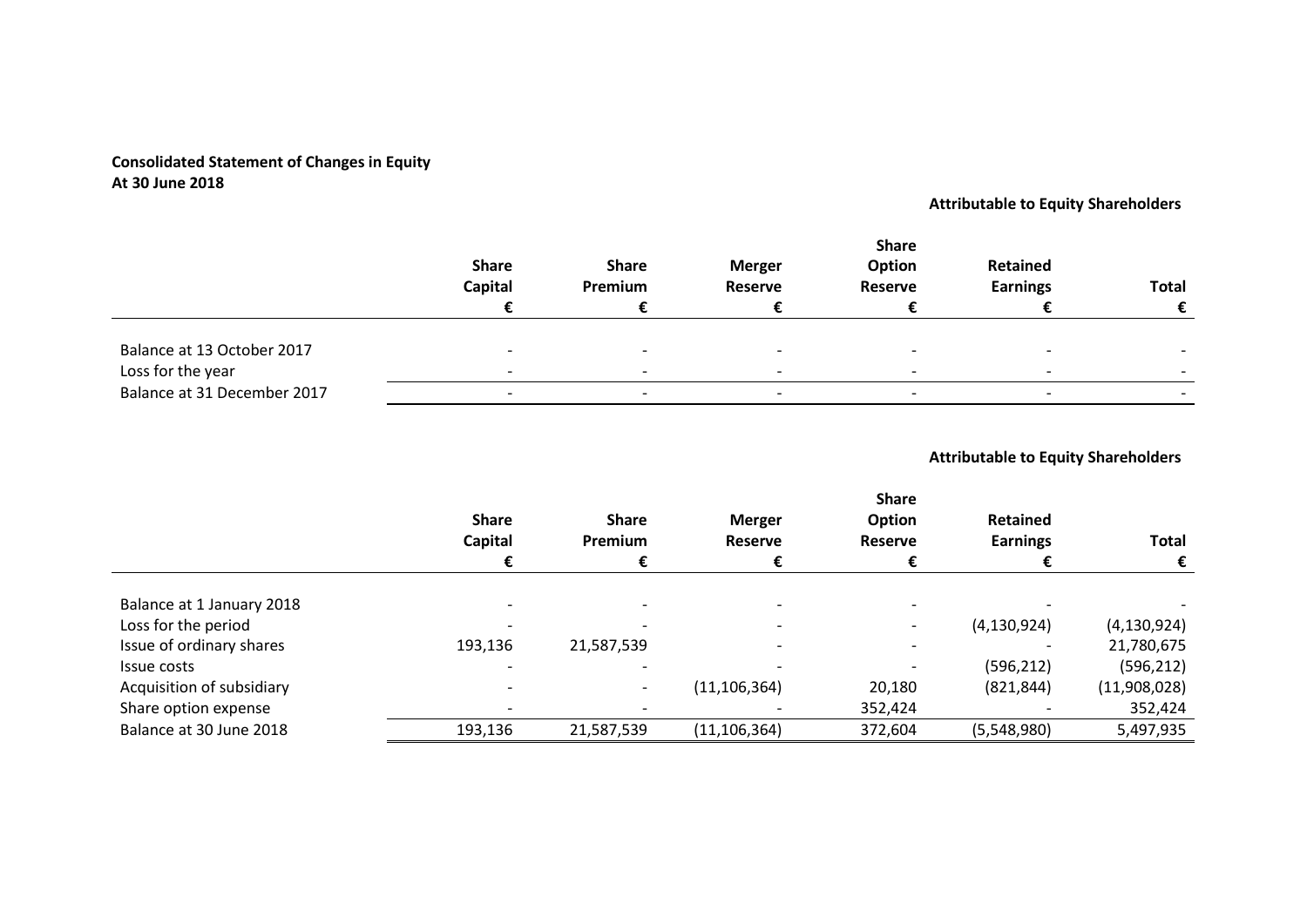# **Consolidated Statement of Cash Flows For six month period ended 30 June 2018**

|                                                             | <b>Unaudited</b><br><b>Six months</b><br>ended<br>30 June<br>2018 | <b>Audited</b><br><b>Eighty day</b><br>period ended<br>31 December<br>2017 |
|-------------------------------------------------------------|-------------------------------------------------------------------|----------------------------------------------------------------------------|
|                                                             | €                                                                 | €                                                                          |
| <b>Cash Flows from Operating Activities</b>                 |                                                                   |                                                                            |
| Loss before income tax                                      | (4, 130, 924)                                                     |                                                                            |
| Adjustments to reconcile loss before tax to net cash flows: |                                                                   |                                                                            |
| Depreciation                                                | 36,621                                                            |                                                                            |
| Fair value loss arising on derivative financial liabilities | 2,638,063                                                         |                                                                            |
| <b>Finance Costs</b>                                        | 29,086                                                            |                                                                            |
| Non-cash element of advisor warrants                        | 112,381                                                           |                                                                            |
| Non-cash element of investor warrants                       | 174,651                                                           |                                                                            |
| <b>Share Option Expense</b>                                 | 14,902                                                            |                                                                            |
| Movement in redeemable shares                               | 25,000                                                            |                                                                            |
| Movement in Trade & Other Receivables                       | 110,207                                                           | (18, 750)                                                                  |
| Movement in Trade & Other Payables                          | (114, 328)                                                        | 18,750                                                                     |
|                                                             | (1, 104, 341)                                                     |                                                                            |
| Bank interest & other charges paid                          | (29,086)                                                          |                                                                            |
| Net cash used in operating activities                       | (1, 133, 427)                                                     |                                                                            |
| <b>Cash Flows from Investing Activities</b>                 |                                                                   |                                                                            |
| Purchases of property, plant & equipment                    | (30,059)                                                          |                                                                            |
| Payments to develop Intangible Assets                       | (176, 630)                                                        |                                                                            |
| Cash acquired on acquisition of subsidiary                  | 86,801                                                            |                                                                            |
|                                                             |                                                                   |                                                                            |
| Net cash used in investing activities                       | (119, 888)                                                        |                                                                            |
| <b>Cash Flows from Financing Activities</b>                 |                                                                   |                                                                            |
| Proceeds from issuance of ordinary shares                   | 6,180,046                                                         |                                                                            |
| Proceeds from issuance of redeemable shares                 |                                                                   | 6,250                                                                      |
| Net cash generated from financing activities                | 6,180,046                                                         | 6,250                                                                      |
| Net increase in cash and cash equivalents                   | 4,926,731                                                         | 6,250                                                                      |
| Cash and cash equivalents at beginning of period            | 6,250                                                             |                                                                            |
| Cash and cash equivalents at the end of period              | 4,932,981                                                         | 6,250                                                                      |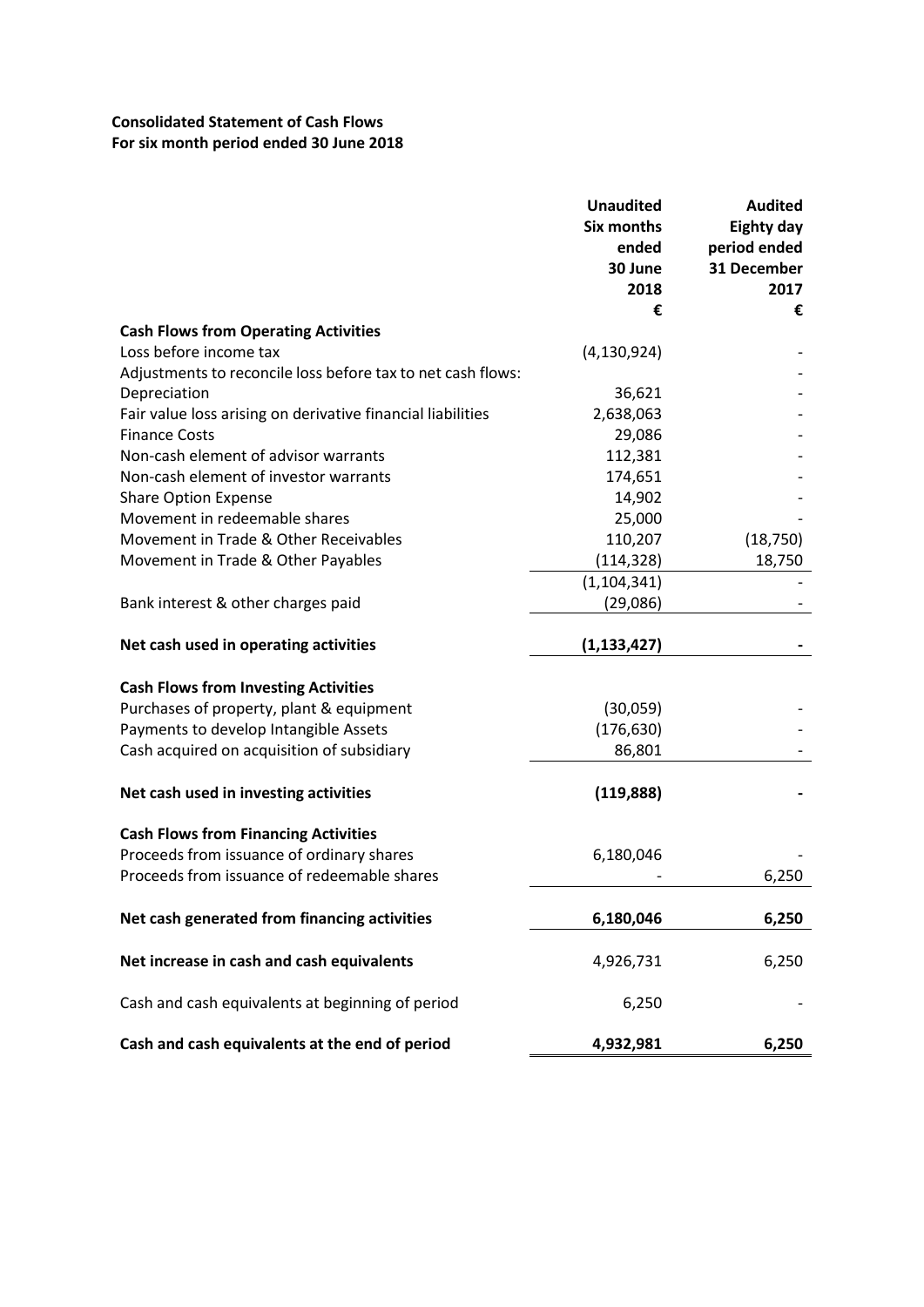## **Notes to the Interim Report**

## **1. Basis of Preparation**

The consolidated interim financial statements have been prepared in accordance with the recognition and measurement principles of International Financial Reporting Standards as endorsed by the European Union ("IFRS") and expected to be effective at the year-end of 31 December 2018.

The accounting policies are unchanged from the financial statements for the year ended 31 December 2017. The interim financial statements are unaudited and do not constitute statutory accounts within the meaning of Section 434 of the Companies Act 2006. Statutory accounts for the year ended 31 December 2017, prepared in accordance with IFRS, have been filed with the Companies Registration Office. The Auditors' Report on these accounts was unqualified, did not include any matters to which the Auditors drew attention by way of emphasis without qualifying their report and did not contain any statements under section 498 of the Companies Act 2006.

The consolidated interim financial statements are for the 6 months to 30 June 2018.

The interim consolidated financial information does not include all the information and disclosures required in the annual financial statements and should be read in conjunction with the group's annual financial statements for the year ended 31 December 2017, which were prepared in accordance with IFRS's as adopted by the European Union.

## **2. Summary of Significant Accounting Policies**

## **New standards, interpretations and amendments adopted by the Company**

The following standards and amendments have been adopted for the first time in these financial statements:

- IFRS 15 Revenue from Contracts with Customers.
- IAS 7 Disclosure Initiative (amendments)
- IAS 12 Recognition of Deferred Tax Assets for Unrealised Losses (amendments)
- IFRS 9 Financial Instruments

The Company has adopted IFRS 15 for the current year and applied it retrospectively for the preceding financial year in accordance with IFRS 15 C3(b) however no material adjustments were identified between the requirements of IFRS 15 and the methods applied by the Company in the application of IAS 18. There was no impact on the Company financial statements in respect of IAS 7, IAS 12 or IFRS 9.

## **Intangible Assets**

Research costs are expensed as they are incurred. Development costs that are directly attributable to the design and testing of identifiable and unique commercial software controlled by the Company are recognised as intangible assets when the following criteria are met:

- it is technically feasible to complete the software product so that it will be available for use and sale;
- management intends to complete the software product and use or sell it;
- there is an ability to use or sell the software product;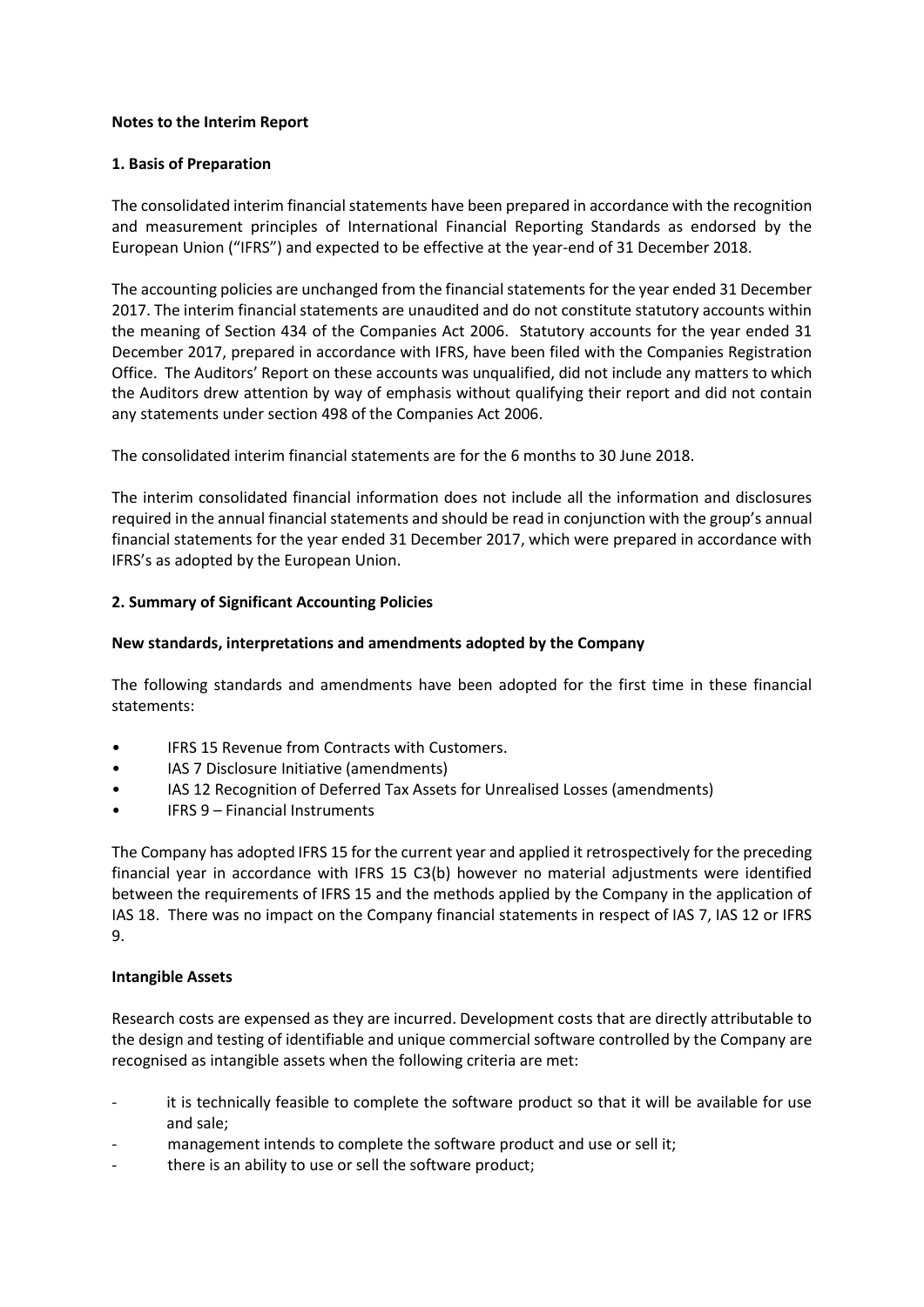- it can be demonstrated how the software product will generate future economic benefits;
- adequate technical, financial and other resources to complete the development and use or
- sell the software product are available; and
- the expenditure attributable to the software product during its development can be reliably
- measured.

Directly attributable costs that are capitalised as part of the software product include the software development employee costs and subcontracted development costs.

Other development expenditure that does not meet these criteria is recognised as an expense as incurred.

Development costs previously recognised as an expense are not recognised as an asset in a subsequent period.

Computer software development costs recognised as assets are amortised over their estimated useful lives, which do not exceed 3 years and commences after the development is complete and the asset is available for use. Intangible assets are amortised over their estimated useful lives based on the pattern of consumption of the underlying economic benefits. Amortisation is included in cost of sales.

## **3. Intangible Assets**

|                                          | Software       |              |
|------------------------------------------|----------------|--------------|
|                                          | in development |              |
|                                          | <b>Costs</b>   | <b>Total</b> |
|                                          | €              | €            |
| <b>Cost or Valuation</b>                 |                |              |
| At 13 October 2017 and at 1 January 2018 |                |              |
| Acquisition of a subsidiary              | 504,487        | 504,487      |
| Additions                                | 107,934        | 107,934      |
|                                          |                |              |
| At 30 June 2018                          | 612,421        | 612,421      |
|                                          |                |              |
| Amortisation                             |                |              |
| At 13 October 2017 and at 1 January 2018 |                |              |
| Acquisition of a subsidiary              |                |              |
| Charge                                   |                |              |
|                                          |                |              |
| At 30 June 2018                          |                |              |
|                                          |                |              |
| At 31 December 2017                      |                |              |
| At 30 June 2018                          | 612,421        | 612,421      |
|                                          |                |              |

The software being developed relates to the creation of a virtual reality experience, Titanic VR, which will be available for sale across all major VR capable platforms once completed.

An impairment review was carried out at the balance sheet date. No impairment arose.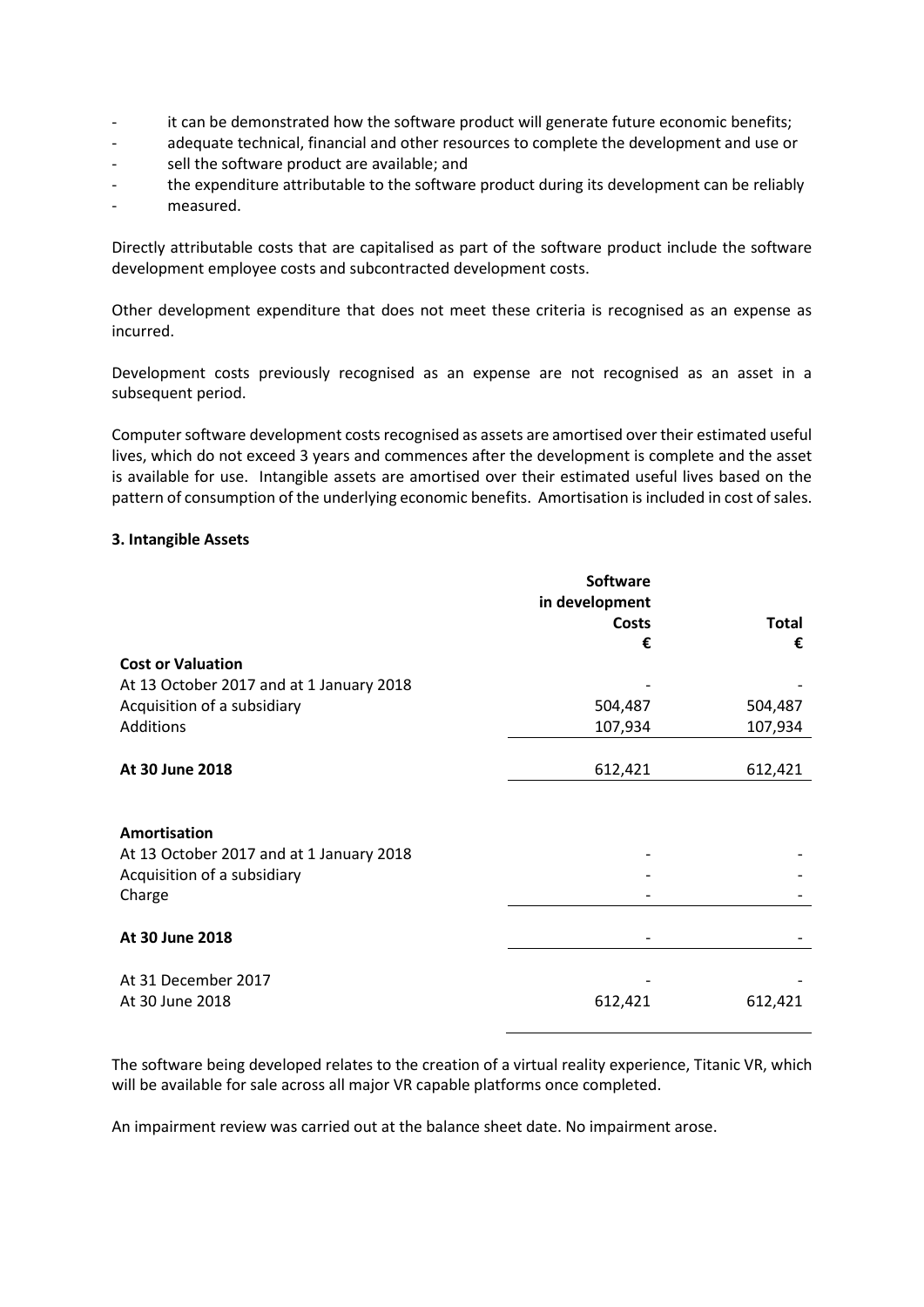## **4. Share Based Payments**

## *Share-based payment schemes with employees*

During the period ended 30 June 2018, VR Education Holdings plc introduced a share-based payment scheme for employee remuneration ("the 2018 Scheme") to replace the scheme previously in operation within Immersive VR Education Limited ("the 2016 Scheme"). The 2018 Scheme and the 2016 schemes are classified equity settled share based payment plans. Recipients under the scheme are awarded options over ordinary shares of the Company.

On the 12 March 2018, the options under the 2016 Scheme were cancelled as part of the Capital Restructure and Listing process and replaced with options under the 2018 Scheme under the equivalent terms and conditions as the 2016 scheme, and a stock split which gave rise to the issue of 740 shares for every 1 share held. The options granted under the 2016 Scheme had vesting periods of up to 36 months. The replacement of the options did not give rise to any additional income statement expense in 2018.

There were 311,108 employee options granted during 2018 at an exercise price of €0.135 per share and these vest subject to continued service by the employee over a period of 3 years. Options expire at the end of a period of 7 years from the Grant Date or on the date on which the option holder ceases to be an employee.

## *Share-based payment expense with Director*

On 12 March 2018, VR Education Holdings plc granted options to purchase 1m ordinary shares to Richard Cooper, the Chairman of the Company. The options vest if the market capitalisation of the Company equals 2.5 times the market capitalisation on admission to listing for a consecutive period of 30 days. Except in the event of a change in control (see below) the options, which are exercisable at a price of £0.0001, cannot be exercised for a period of two years and expire on 12 March 2023. The market capitalisation requirement is a "market condition" under IFRS 2 and the valuation of the option, which amounted to €0.668, takes this market condition into account.

In the event of a change in control, in the two years after admission to listing, the options are exercisable at prices ranging from £0.0001 to £0.10. The change in control scenarios gave rise to option values of €0.018 -€0.112.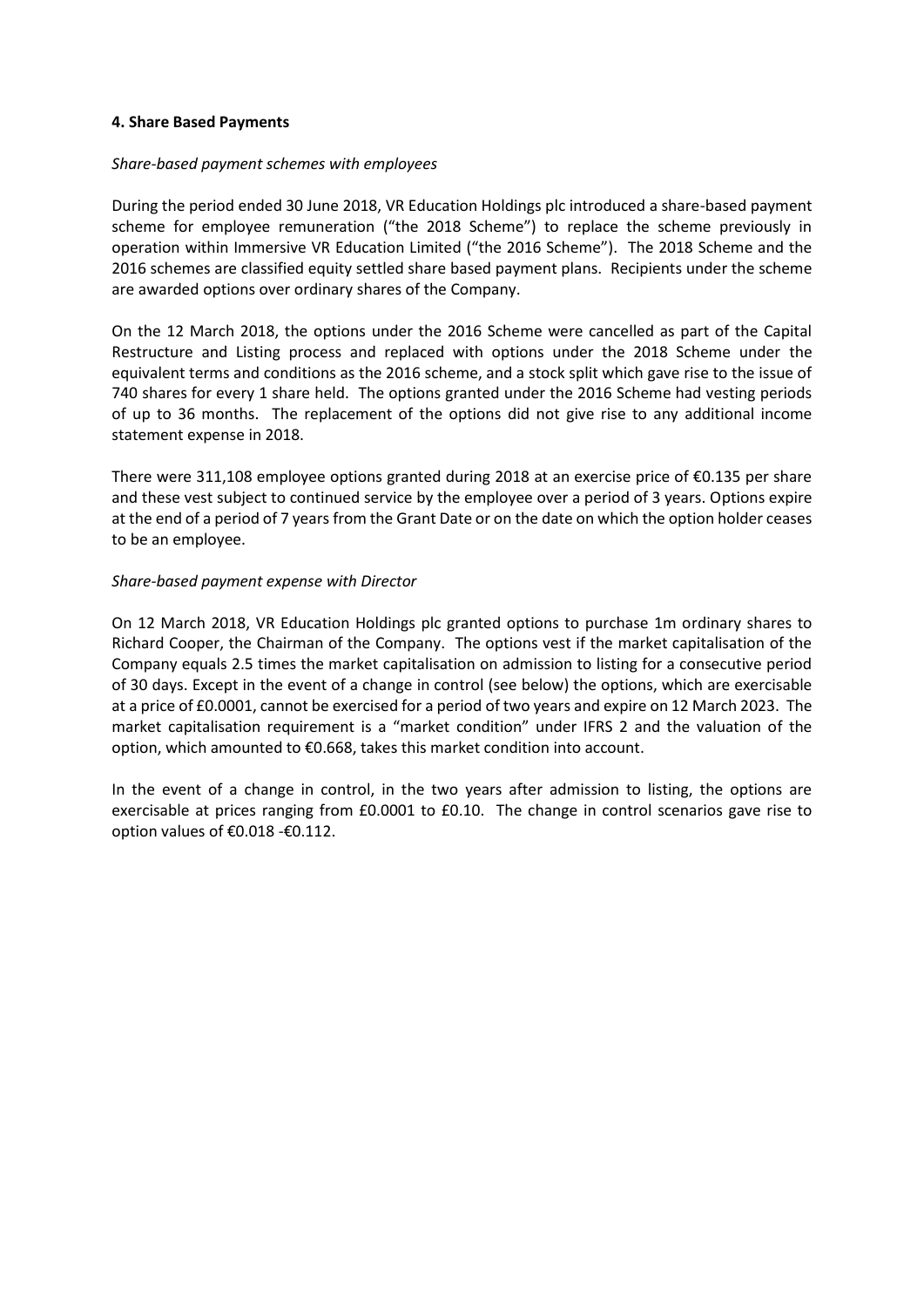The movement in employee share options and weighted average exercise prices are as follows for the reporting periods presented:

|                                         | 2018 Scheme    | 2016 Scheme    |                |
|-----------------------------------------|----------------|----------------|----------------|
|                                         | Half-Year 2018 | Half-Year 2018 | Half-Year 2017 |
| At 1 January                            |                |                |                |
| Capital restructure and Listing process |                | 4,208          |                |
| Granted during period                   | 3,113,920      | (4,208)        |                |
| At 30 June                              | 1,311,108      |                | 2,977          |
|                                         | 4,425,028      |                | 2,977          |
| <b>Options outstanding at 30 June</b>   |                |                |                |
| Number of shares                        | 4,425,028      |                | 2,977          |
| Weighted average remaining              |                |                |                |
| contractual life                        | 4.25 years     |                | 4.8 years      |
| Weighted average exercise price per     |                |                |                |
| share                                   | €0.028         |                | €19.21         |
| Range of exercise price                 | €0.0001-€0.135 |                | €19.21         |
| <b>Exercisable at 30 June</b>           |                |                |                |
| Number of shares                        | 1,101,120      |                | 298            |
| Weighted average exercise price per     |                |                |                |
| share                                   | €0.026         |                | €19.21         |

No options were exercised during the period. The weighted average exercise price of options granted during the period was €0.032 (2017: €19.21). The expense recognised in respect of employee share based payment expense and credited to the share based payment reserve in equity was €9,334 (2017: €8,506).

#### *Advisor Warrants*

As part of the listing process and as set out in the admission document, the Company issued warrants over 5,018,328 shares at an exercise price of £0.15, subject to expiry on various dates up to 12 March 2023. The warrants were valued under the Black Scholes model. The expense recognised during the period was €162,871 of which €112,381 was recognised in the income statement and €50,490 in equity.

#### *Investor Warrants*

As part of the arrangements for the listing process and as set out in the admission document, the Company issued warrants over 5,794,092 shares at an exercise price of £0.15, subject to expiry on 12 March 2023. The warrants were valued under the Black Scholes model. The expense of €174,651 was recognised in the income statement during the period.

The Company has measured the fair value of the services received as consideration for equity instruments of the Company, indirectly by reference to the fair value of the equity instruments. The table below sets out the options and warrants that were issued during the period and the principal assumptions used in the valuation.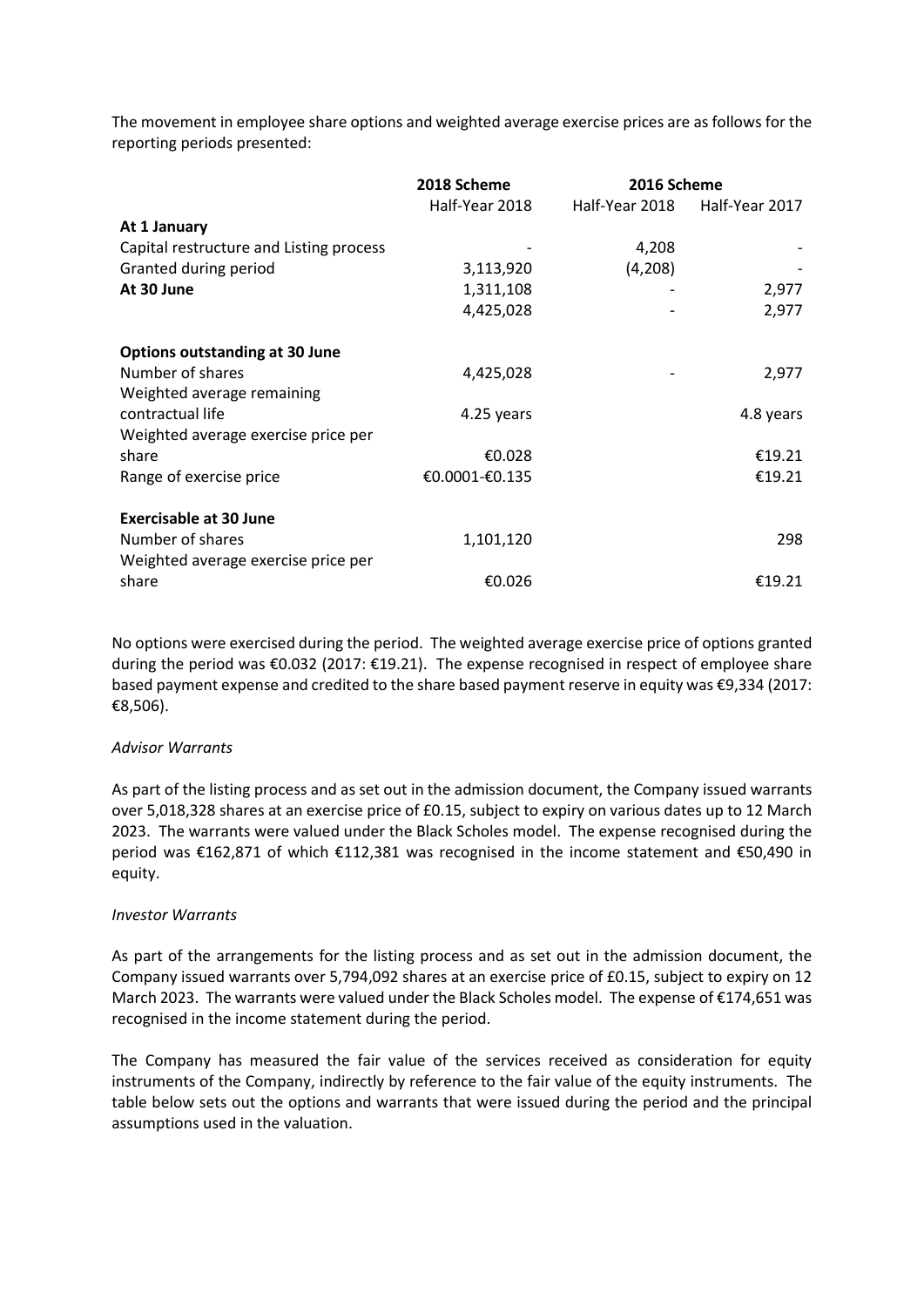|                                     | <b>Employee</b> | <b>Director</b> | <b>Advisor</b> | <b>Investor</b> |
|-------------------------------------|-----------------|-----------------|----------------|-----------------|
| Number of options / warrants        | 311,108         | 1,000,000       | 5,018,328      | 5,794,092       |
| Grant date                          | 26 Apr 18       | 12 Mar 18       | 12 Mar 18      | 12 Mar 18       |
| Vesting period                      | 3 years         | 2 years         |                |                 |
| Share price at date of grant        | £0.11           | £0.10           | £0.10          | £0.10           |
| Exercise price                      | €0.135          | £0.001-£0.10    | £0.15          | £0.15           |
| Volatility                          | 57%             | 54.4-59.2%      | 54.4-57.3%     | 57.3%           |
| Option life                         | 7 years         | 5 years         | 22 months $-$  | 3 years         |
|                                     |                 |                 | 5 years        |                 |
| Dividend yield                      | 0%              | 0%              | 0%             | 0%              |
| Risk free investment rate           | 0.14%           | $0.5 - 1.16%$   | $0.8 - 1.16%$  | 0.87%           |
| Fair value per option at grant date | €0.058          | €0.018-         | €0.018-        | €0.030          |
|                                     |                 | €0.112          | €0.030         |                 |
| Weighted average remaining          |                 |                 |                |                 |
| contractual life in years           | 6.8             | 4.7             | 3.2            | 2.7             |

# **5. Loss per share**

| Loss attributable to equity holders of the Group: | <b>Unaudited</b><br>Six months<br>ended<br>30 June<br>2018<br>€ | <b>Unaudited</b><br>Six months<br>ended<br>30 June<br>2017<br>€ |
|---------------------------------------------------|-----------------------------------------------------------------|-----------------------------------------------------------------|
| <b>Continuing Operations</b>                      | (4, 130, 924)                                                   | (155, 271)                                                      |
| Weighted average number of shares for Basic EPS   | 193,136,406                                                     | 134,585                                                         |
| Basic loss per share from continuing operations   | (0.02)                                                          | (1.15)                                                          |